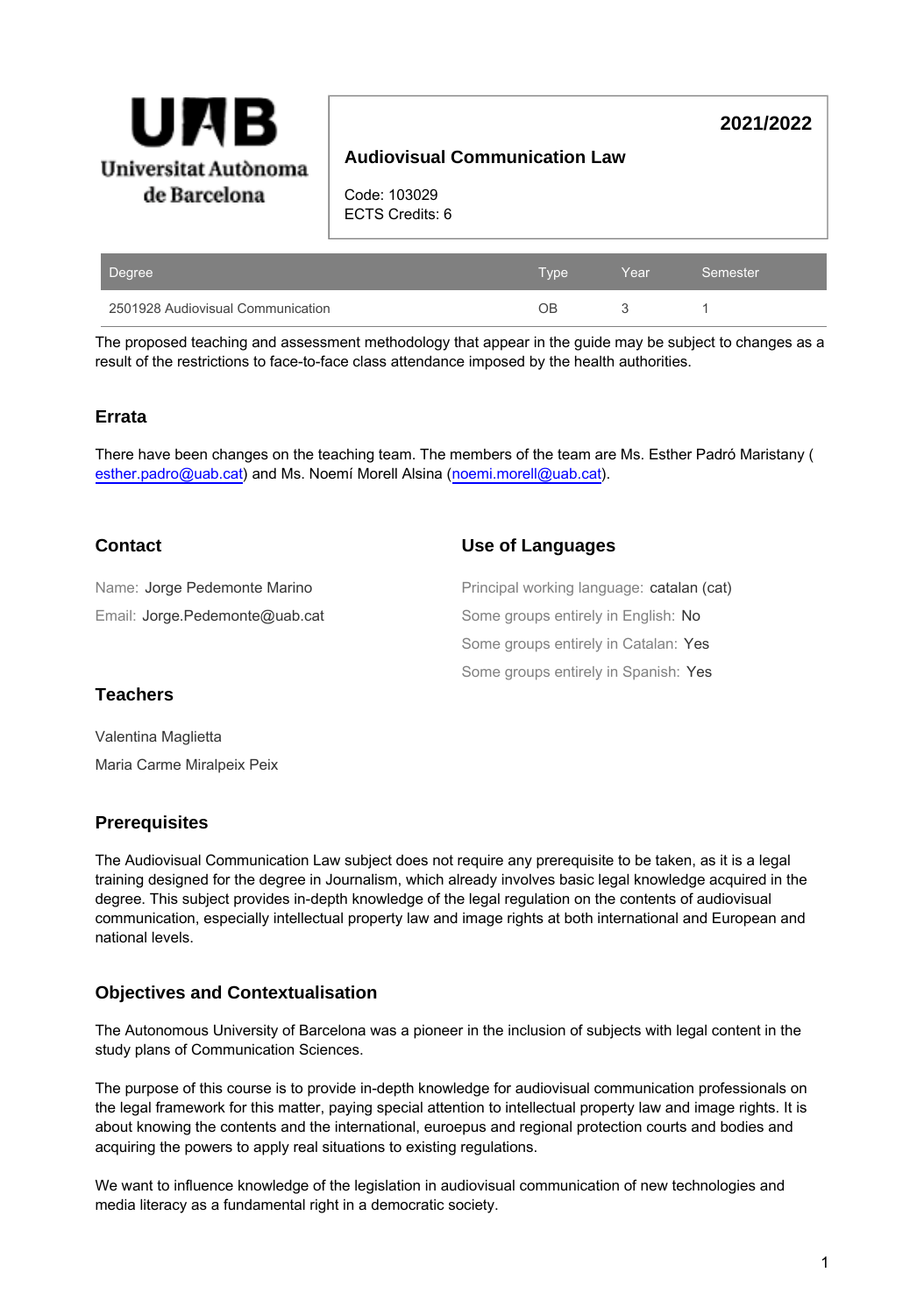These contents are acquired through a critical debate in class.

An apprenticeship is carried out in the different interrelated areas:

-Intellectual property of audiovisual communication: International, European and state legislation.

-Moral rights of audiovisual works.

-Alternatives to traditional copyright management: Copyleft and open licenses.

-The image rights in audiovisual works.

General legal regulation of audiovisual communication media.

Legal regulation of telecommunications.

-Competence ownership and management of radio and television.

-The legal regulation of audiovisual services.

-The independent audiovisual authorities.

-New technologies, regulation and incidence in the audiovisual field.

## **Competences**

- Demonstrate a critical and self-critical capacity.
- Demonstrate a self-learning and self-demanding capacity to ensure an efficient job.
- Demonstrate knowledge of legislation applicable to the field of audiovisual communication.
- Develop autonomous learning strategies.
- Develop critical thinking and reasoning and be able to relay ideas effectively in Catalan, Spanish and a third language.
- Differentiate the disciplines main theories, fields, conceptual developments, as well as their value for professional practice.
- Research, select and arrange in hierarchical order any kind of source and useful document to develop communication products.

### **Learning Outcomes**

- 1. Apply legal knowledge to specific communication aspects.
- 2. Be familiar with and apply state and autonomous community regulations governing audiovisual activity.
- 3. Be familiar with the different legal aspects of copyright related to audiovisual media.
- 4. Demonstrate a critical and self-critical capacity.
- 5. Demonstrate a self-learning and self-demanding capacity to ensure an efficient job.
- 6. Develop autonomous learning strategies.
- 7. Develop critical thinking and reasoning and be able to relay ideas effectively in Catalan, Spanish and a third language.
- 8. Research, select and arrange in hierarchical order any kind of source and useful document to develop communication products.

### **Content**

Unit 1. Introduction

1.1. Law and legal system.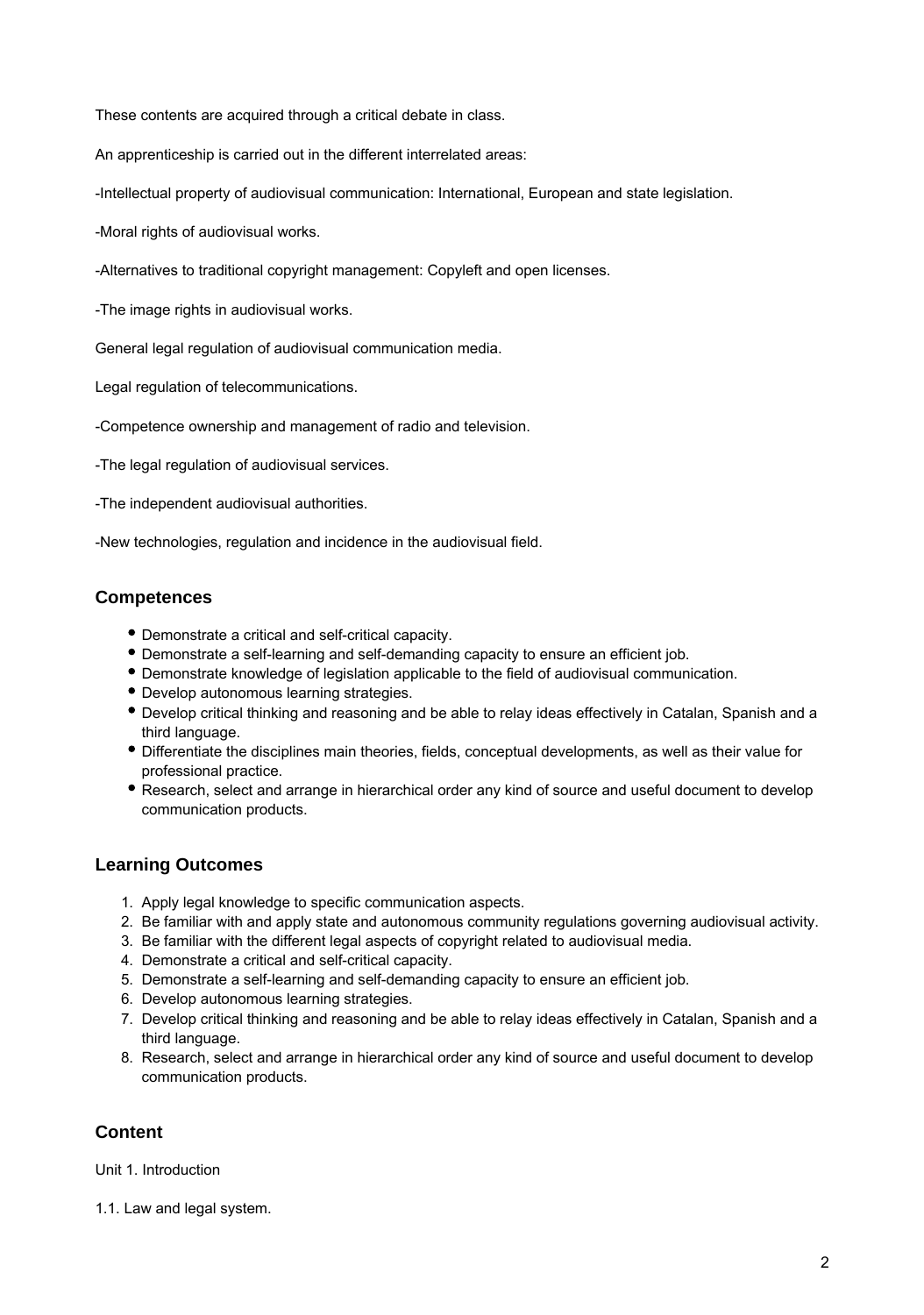1.2. The Constitution as the supreme rule of the legal system.

1.3. Higher values of the legal system and constitutional principles. The multilevel legal system.

1.4. Fundamental rights as essential elements of the legal system.

Unit 2. The constitutional content of freedom of communication

2.1. The constitutional configuration of the right to freedom of communication: article 20 of the Spanish Constitution. Audiovisual communication as a fundamental right.

2.2. Audiovisual communication as a form of expression of opinions and ideas. Audiovisual communication as a form of ideological, artistic and religious expression. Audiovisual communication as a way of transmitting information.

2.3. The distinction between the right to freedom of expression and the right to freedom of information.

2.3.1. Freedom of expression and ideological freedom.

2.3.2. Freedom of opinion.

2.3.3. The right to freedom of information: requirement of truthfulness, newsworthy events, public relevance. The professional secret.

Unit 3. Sources of audiovisual communication

3.1. The right of access to public information and research in public records.

- 3.2. The transparency of public information.
- 3.3. The right to criticism.
- 3.4. Information on private persons: regulatory framework.

Unit 4. Limits to the exercise of the right of communication

4.1. The right to honor: general characteristics. Honor in natural and legal persons, institutions, groups and collectives.

4.2 The right to personal and family privacy.

4.3. Limits to the use of computing as a communication tool, use of data and social networks.

- 4.4. The right to one's own image.
- 4.5. The right to the protection of personal data.

4.6.The dignity of people: prohibition of insults, humiliating, discriminatory treatment and hate speech.

Unit 5. Other limits to the freedom of audiovisual communication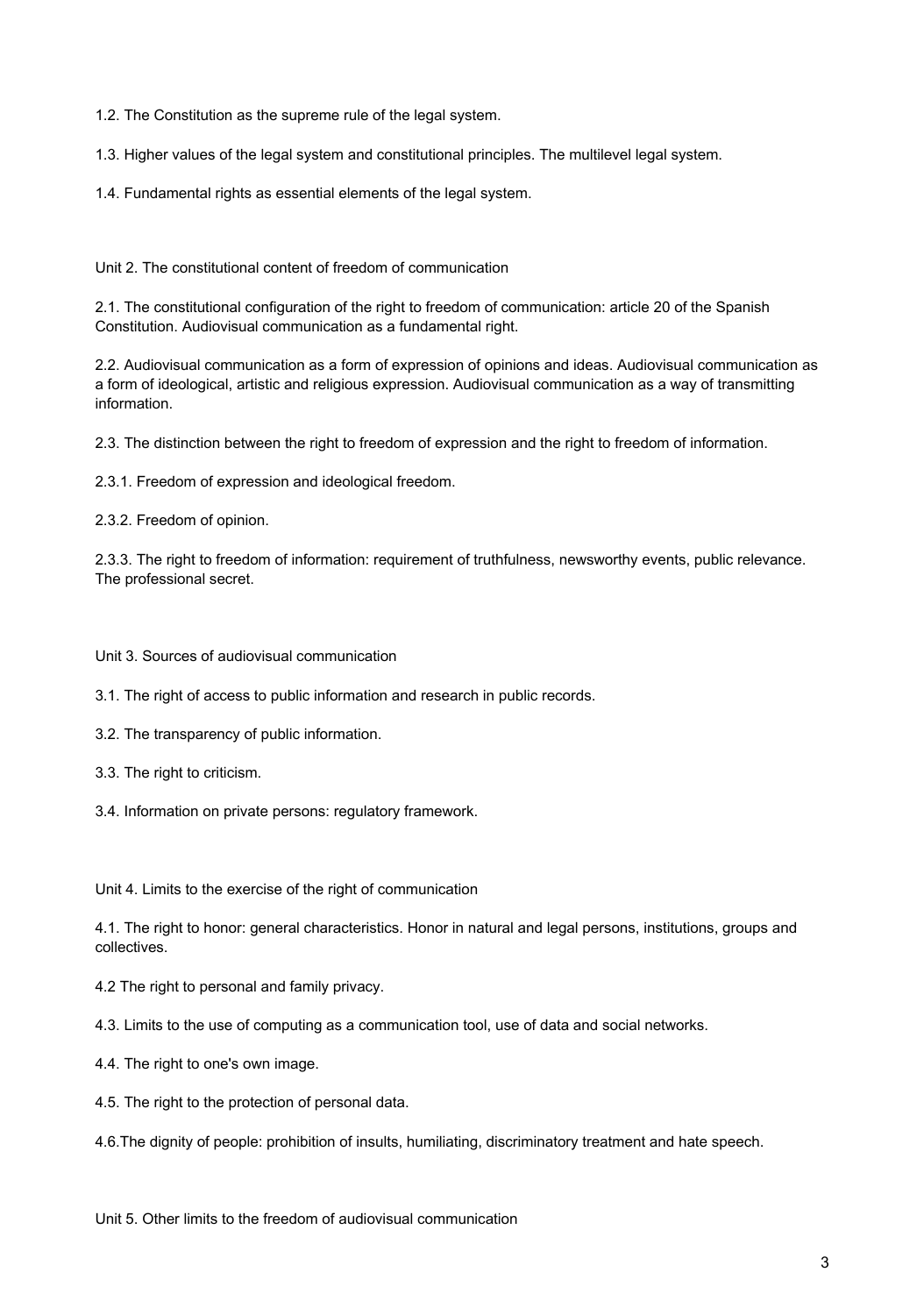5.1. Protection of children and youth.

5.2. The official secrets.

5.3. Information on legal proceedings; the summary secret.

Unit 6. Civil liability and audiovisual communication

6.1. The right to informative self-determination.

6.2. Civil protection of the rights of the rights to honor, personal and family privacy and own image.

6.3. The civil liability of the communicator.

Unit 7. Criminal responsibility and audiovisual communication

7.1. General characteristics of criminal responsibility.

7.2. Criminal figures linked to audiovisual communication: slander, insults, disclosure of secrets, illegal eavesdropping, illicit image capture.

7.3. Other crimes against fundamental rights: exaltation and incitement to terrorism; denial of genocide; disclosure of official secrets; Crimes against intellectual property; professional recklessness.

7.4. Hate speech and hate crimes.

7.5. Computer crimes and responsibilities for the improper use of social networks.

Unit 8. Guarantees and protection of audiovisual communication

8.1. Legal protection and constitutional protection of fundamental rights.

8.2. The prohibition of prior censorship.

8.3. The right to the conscience clause.

8.4. Ordinary judicial protection and constitutional protection.

Unit 9. Legal regulation of audiovisual communication media and telecommunications

9.1. Legal regulation of audiovisual communication media and services.

9.2. Legal regulation of telecommunications.

9.3. Competency ownership and management of audiovisual media.

9.4. Independent authorities.

# **Methodology**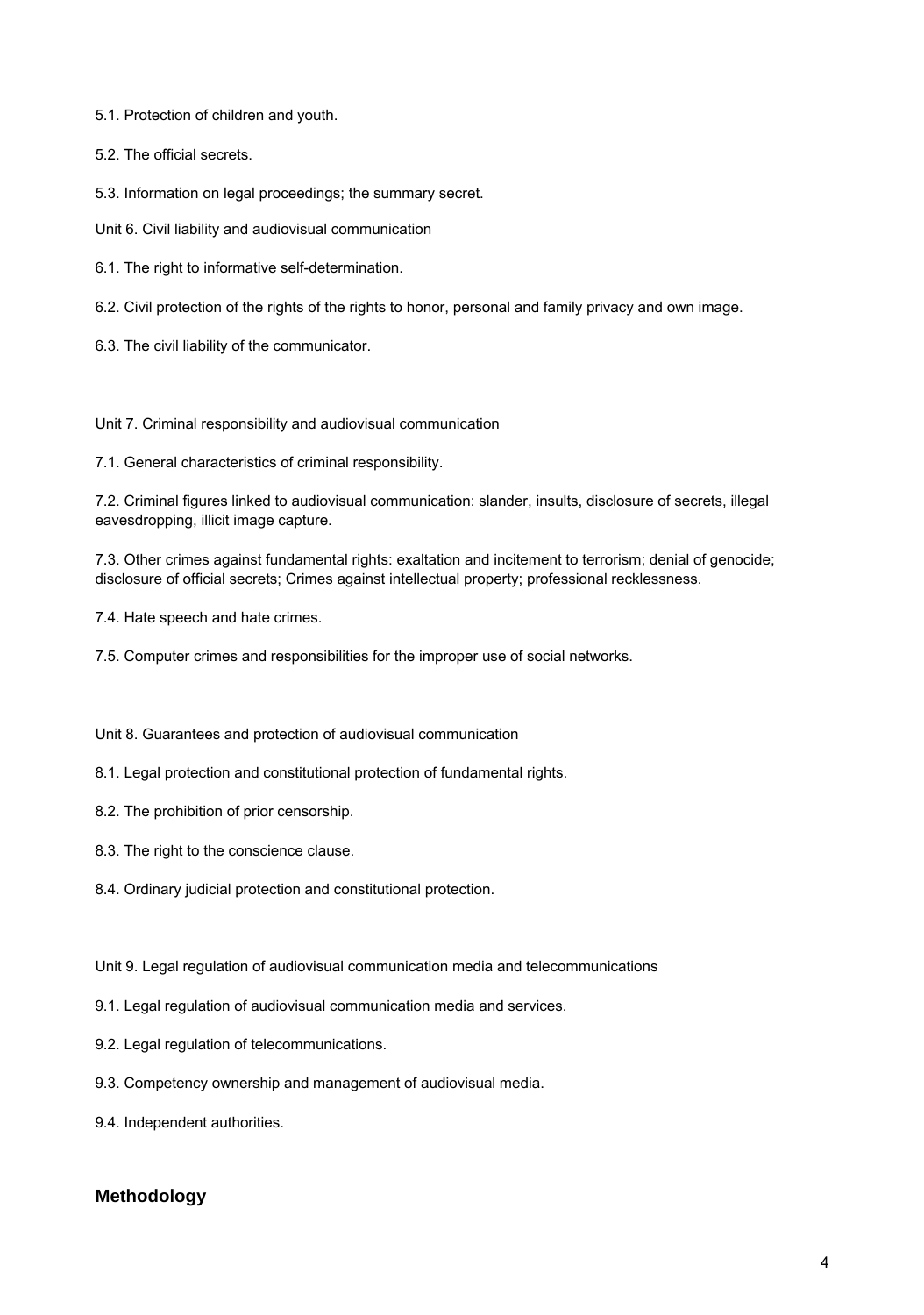The learning process focuses on the work of the student, who learns by working individually and in groups, the mission of the teacher being to help him in this task by providing information and showing him the techniques and sources where it can be obtained.

The development of the teaching of the subject and of the student's training is based on the following activities:

1. Directed activities:

1.1. Master classes where students acquire through the transmission of knowledge from the teacher / professor the conceptual bases of the subject.

1.2. Seminar classes: as a learning space where students assume a preferably active role to, together with the teacher, analyze and interpret questions, questions or previously elaborated cases in order to develop and consolidate the essential content explained in the theoretical classes.

2. Supervised activities: These are activities that students will develop in the classroom, with the supervision and support of the teacher. It is about the solution of some practical assumption in the classroom, elaboration of some files of sentences and / or regulations or the realization of outlines or written writing developed of some epigraphs of the subject or of complementary readings of monographs or doctrinal articles.

3. Autonomous activities: these are activities in which the student organizes time and effort autonomously, either individually or in groups.

3.1 Study of the subject.

3.2 It is possible to propose the elaboration of documents of practical activities that will be delivered and analyzed in the classroom. These are practical cases proposed in advance by the teacher or the preparation of critical reviews of books and readings or files on jurisprudence, regulations or films.

3.3 Search of bibliography, jurisprudence and materials for the resolution of practical cases, complementing the theoretical questions

3.4. Preparation of course work, reports, etc.

If proposed, attendance at the seminars, except for justified cause, will be mandatory for students.

Important advice. The teaching methodology and the evaluation may undergo some modification depending on the circumstances and especially the restrictions on presence established by the health authorities.

Annotation: Within the schedule set by the centre or degree programme, 15 minutes of one class will be reserved for students to evaluate their lecturers and their courses or modules through questionnaires.

### **Activities**

| <b>Title</b>     | <b>Hours</b> | <b>ECTS</b> | <b>Learning Outcomes</b> |
|------------------|--------------|-------------|--------------------------|
| Type: Directed   |              |             |                          |
| Lectures         | 15           | 0.6         | 1, 8, 2, 5, 6, 4, 7      |
| Seminars         | 37.5         | 1.5         | 1, 3, 4, 7               |
| Type: Supervised |              |             |                          |
| Tutorships       | 7.5          | 0.3         | 5, 6, 4, 7               |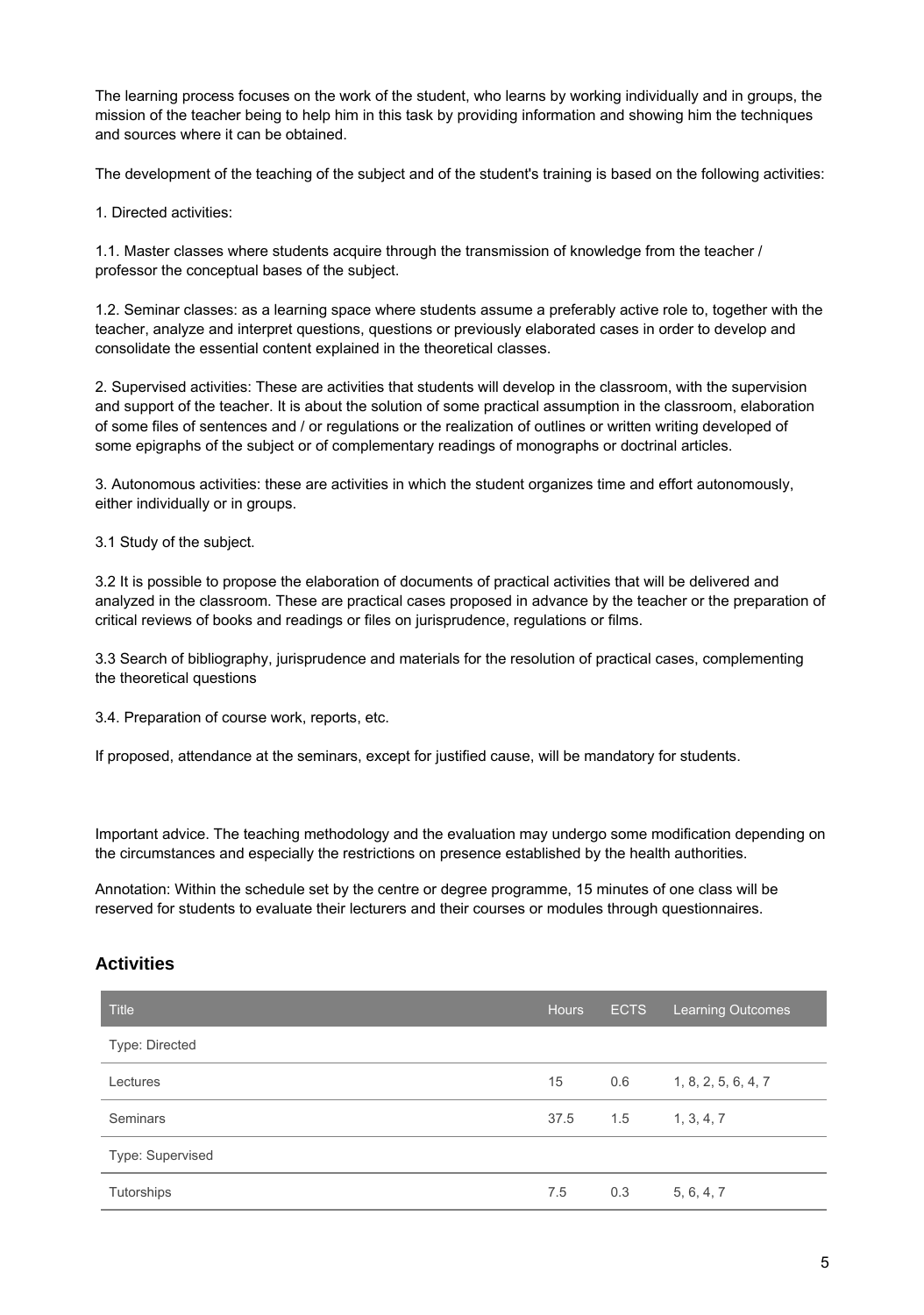| Seek for documents, study, text reading, writting of essays | 82.5 3.3 |  | 1, 8, 5, 6, 4, 7 |
|-------------------------------------------------------------|----------|--|------------------|
|-------------------------------------------------------------|----------|--|------------------|

### **Assessment**

The competences of these subjects will be evaluated continuously through the following activities:

- Final exam to be carried out on the date officially indicated by the Academic Secretary. You will receive 50% of the note. The teaching team corresponding to each of the groups will indicate the format of this test.

- A minimum of two other evaluation activities whose weight in the grade will be the remaining 50%: For these purposes in each of the groups of this subject the respective teaching team must select at least two different evaluation activities (determining the weight of each one of them in the percentage of the qualification within the present 50%). An example of these possible activities, only by way of example, we point out: Partial exam (not liberatory), practical cases, reports, reviews, legal writings, opinions, preparation of research papers, reviews, book reviews, case law files, regulations, videos or movies, or developing projects, among other activities. The selected activities may be carried out, as provided by the teaching team, individually or in groups.

The teaching team of each group at the beginning of the course will present the program of the subject provided in this guide, explaining the topics that will be discussed. In this way, it will also present the schedule of teaching activities (theory and seminars), specify the continuous evaluation system that it has selected and establish the percentage assigned to each of the selected activities and its date of completion, as well as the system for re-evaluation of the activities. suspended. The reevaluation can only be carried out if the student has followed the continuous evaluation. Such indications will be exposed in the virtual campus / Moodle.

Within these activities to be evaluated, the teaching team will also be able to assess attendance and participation in class. It is about active participation throughout the course, of quality, legally based, adequate and relevant to the topics covered, and different from that carried out in the seminar / practical classes. In this case, the teaching team of each group will determine the corresponding percentage.

A student who copies or attempts to copy on a final exam will have a 0 on the exam. A student who presents a practice in which there is plagiarism will obtain a 0 and receive a warning. In case of repetition of the behavior, the student will suspend the subject.

| <b>Title</b>     | Weighting | <b>Hours</b> | <b>ECTS</b> | <b>Learning Outcomes</b> |
|------------------|-----------|--------------|-------------|--------------------------|
| Final exam       | 50%       |              | 0.16        | 1, 3, 2, 5, 7            |
| <b>Practices</b> | 50%       | 3.5          | 0.14        | 1, 8, 5, 6, 4, 7         |

### **Assessment Activities**

### **Bibliography**

A) Reference manuals:

DE CARRERAS. LL.: Las normas jurídicas de los periodistas. Universitat Oberta de Catalunya, Editorial UOC, 2012.

TORRES DEL MORAL. A. (Dir): Libertades informatives. Colex 2009.

GAVARA DE CARA, JC (Ed): Las autoridades independientes en materia audiovisual. Bosch, Barcelona 2013.